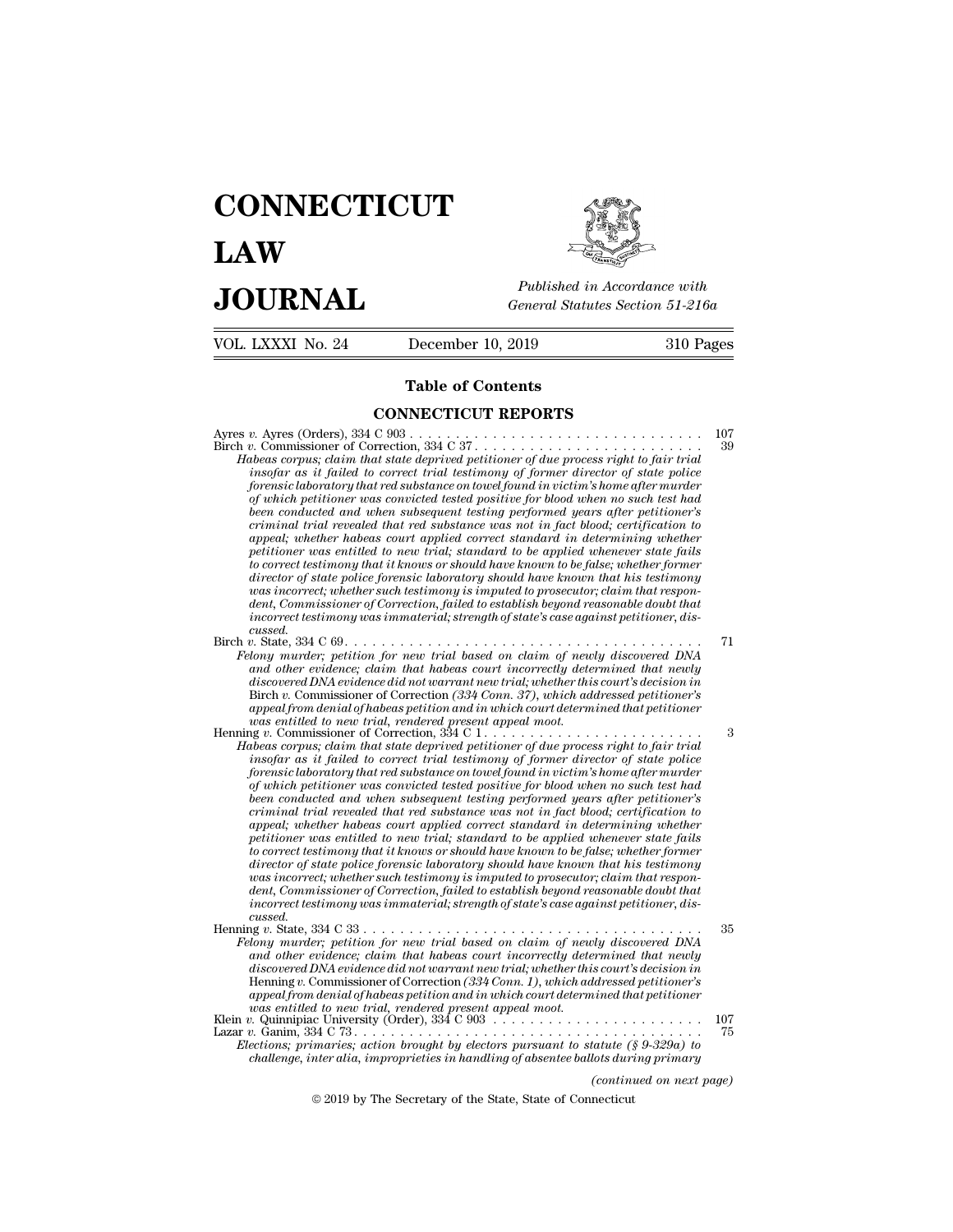*election and seeking order directing new primary election; expedited appeal pursu-*<br> *election and seeking order directing new primary election; expedited appeal pursu-*<br> *ant to statute (§ 9-325); whether appeal challeng a*<br>**ant to statute (§ 9-325); where the statute (§ 9-325); where allerging results of primary and seeking order directing new primary election; expedited appeal pursu-<br>ant to statute (§ 9-325); whether appeal challenging** Page ii CONNECTICUT LAW JOURNAL December 10, 2019<br> *election and seeking order directing new primary election; expedited appeal pursu-*<br> *ant to statute* (*§ 9-325); whether appeal challenging results of primary and seekin whether trial connectly determined that player trial courter trial courter trial correction and seeking order directing new primary election; expedited appeal pursuant to statute (§ 9-325); whether appeal challenging resu clection and seeking order directing new primary election; expedited appeal pursuant to statute (§ 9-325); whether appeal challenging results of primary and seeking new primary election was moot when general election has index*<br> *in determining the directing new primary election; expedited appeal purant to statute (§ 9-325); whether appeal challenging results of primary and seek<br>
new primary election was moot when general election has alr* election and seeking order directing new primary election; expedited appeal pursu-<br>ant to statute (§ 9-325); whether appeal challenging results of primary and seeking<br>new primary election was moot when general election has election and seeking order directing new primary election, expedited appeal pursu-<br>ant to statute (§ 9-325); whether appeal challenging results of primary and seeking<br>new primary election was moot when general election has ant to statute ( $S$  9-325); whenter appeat chatterlying results of primary and seeking<br>
new primary election was moot when general election has already occurred;<br>
whether trial court correctly determined that plaintiffs l

| ней птинати евесноп was тоог инен денегии евесноп наs агтеааи осситтеа.<br>whether trial court correctly determined that plaintiffs lacked standing to bring<br>claims pursuant to § 9-329a (a) (1); whether trial court applied proper standard |      |
|--------------------------------------------------------------------------------------------------------------------------------------------------------------------------------------------------------------------------------------------------|------|
| in determining whether plaintiff was entitled to new primary election.                                                                                                                                                                           |      |
| Reale v. Rhode Island (Order), $334 \text{ C } 901 \ldots \ldots \ldots \ldots \ldots \ldots \ldots \ldots \ldots \ldots \ldots \qquad 105$                                                                                                      |      |
|                                                                                                                                                                                                                                                  |      |
|                                                                                                                                                                                                                                                  | 105  |
|                                                                                                                                                                                                                                                  | 105  |
| State v. Gomes (Order), $334 \text{ C } 902 \ldots \ldots \ldots \ldots \ldots \ldots \ldots \ldots \ldots \ldots \ldots$                                                                                                                        | -106 |
| State v. Sentementes (Order), $334 \text{ C } 902 \ldots \ldots \ldots \ldots \ldots \ldots \ldots \ldots \ldots \ldots 106$                                                                                                                     |      |
| Wells Fargo Bank, N.A. v. Magana (Order), $334 \text{ C } 904 \ldots \ldots \ldots \ldots \ldots \ldots \ldots \ldots \ldots \ldots 108$                                                                                                         |      |
|                                                                                                                                                                                                                                                  |      |
| <b>CONNECTICUT APPELLATE REPORTS</b>                                                                                                                                                                                                             |      |
| Bank of America, N.A. v. Bromfield (Memorandum Decision), $194$ CA $904$                                                                                                                                                                         | 82A  |
|                                                                                                                                                                                                                                                  | 51A  |
| Workers' compensation: whether Compensation Review Board erred in affirming                                                                                                                                                                      |      |

Dombrowski *v.* New Haven, 194 CA 739 . . . . . . . . . . . . . . . . . . . . . . . . . . . . . 51A *Workers'* compensation; W.A. *v.* Magana (Order), 334 C 904<br> **CONNECTICUT APPELLATE REPORTS**<br> **CONNECTICUT APPELLATE REPORTS**<br> **K** of America, N.A. *v.* Bromfield (Memorandum Decision), 194 CA 904......................... *CONNECTICUT APPELLATE REPORTS*<br> *CONNECTICUT APPELLATE REPORTS*<br> *Workers' compensation, whether Compensation Review Board erred in affirming<br>
Workers' Compensation, whether Compensation Review Board erred in affirming<br>
W tion that settled plaintiff's workers' compensation claims; whether board and* **commissioner commissioner correctly concluded that Workers' compensation**<br> *commissioner compensation, whether Compensation Review Board erred in affirming Workers' compensation, whether Compensation Review Board erred in* 

*subject matter jurisdiction to entertain issues related to settlement agreement between parties; whether issues as to waiver of any rights plaintiff may have had were beyond compensation, whether Compensation Review Board erred in affirming*<br>*wheres' compensation Commissioner's denial of motion to open parties' stipula-<br>Workers' Compensation Commissioner's denial of motion to open of Workers' compensation, whether Compensation Review Board erred in affirming Workers' Compensation Commissioner's denial of motion to open parties' stipulation that settled plaintiff's workers' compensation claims; whet Workers' Compensation Commissioner correctly condinations*<br> *subject matter jurisdiction to*<br> *subject matter jurisdiction to*<br> *between parties; whether issue<br>
were beyond commission's ju<br>
of Workers' Compensation Act<br>
s* rom that settled plantity's workers' compensation claims; whether board and<br>
commissioner correctly concluded that Workers' Compensation Commission lacked<br>
subject matter jurisdiction to entertain issues related to settlem *Commissioner correctly concluded that Workers' Compensation Commission lacked*<br> *Habear anter jurisdiction to entertain issues related to settlement agreement<br>
between parties; whether issues as to waiver of any rights pl* 

*counsel matter jurisatetion to entertain issues related to settiement agreement* between parties; whether issues as to waiver of any rights plaintiff may have had of workers' Compensation 's jurisdiction, which is limited *is were between parties; whether issues as to waiver of any rights plaintiff may have had* were beyond commission's jurisdiction, which is limited to claims arising out of Workers' Compensation Act (§ 31-275 et seq.); rev *modify petitioner's conviction of robbery in first degree as accessory to conviction of accessory to attempt to commit robbery in first degree, he improperly failed to include citation to* State *v.* Sanseverino *(287 Conn. 608) (*Sanseverino I*); claim that prior appellate counsel was ineffective in failing, while petition for certification ionsel, in petition for certification to appeal to our Supreme Court, claimed that it was improper for this court in petitioner's direct appeal to our Supreme Court, claimed that in to improper for this court in petitione counsel, in petition for certification to appeal to our Supreme Court, claimed that*<br>*tions improper for this court in petitioner's direct appeal to order that trial court<br>modify petitioner's conviction of robbery in firs rthat was improper jor this court in petitioner's direct appeal to order that trial court* modify petitioner's conviction of robbery in first degree as accessory to conviction of  $\alpha$  accessory to attempt to commit robber *modify petitioner's conviction of robbery in first degree as accessory to conviction*<br>of accessory to attempt to commit robbery in first degree, he improperly failed to<br>include citation to State v. Sanseverino (287 Conn. *of accessory to attempt to commut robbery in first degree, he improperty failed to include citation to State v. Sanseverino (287 Comn. 608) (Sanseverino I); claim that prior appellate counsel was ineffective in failing, w include citation to State v. Sanseverino (287 Conn. 608) (Sanseverino 1); claim that*<br>prior appellate counsel was ineffective in failing, while petition for certification<br>in direct appeal was pending in our Supreme Court, prior appellate counsel was ineffective in failing, while petition for certification<br>in direct appeal was pending in our Supreme Court, to file motion for reconsidera-<br>tion in this court regarding modification issue after *dantive transpeal was pending in our Supreme Court, to jue motion for reconsideration in this court regarding modification issue after our Supreme Court officially released its decision in Sanseverino I; claim that prior*  $\emph{conver}$  and  $\emph{adjacent}$ <br>  $\emph{adjacent}$  analyses set forth<br>  $\emph{codification of defen-}$ <br>  $\emph{dofification of defen-}$ <br>  $\emph{dofentinued on next page}$ habeas trial because he failed to point out sufficiently<br>
unsel and because he failed to advance legal analyses so<br>
on by Chief Justice Rogers in State v. Sanseverino (291<br>
), which questioned wisdom of allowing modificati  $574$ ) (Sanseverino II), which questioned wisdom of allowing modification of defendant's conviction to lesser included offense, where jury instruction on lesser  $\sim$  (continued on next (continued on next CONNECTICUT LAW J

# $\begin{tabular}{l|l|l} \hline & (continued on next page) \\ \hline (CONNECTICUT LAW JOURNAL \\ (ISSN 87500973) \\ \hline \end{tabular}$  \hline \begin{tabular}{l|l|l|} \hline \multicolumn{3}{c}{\text{Published by the State of Connecticut in accordance with the provisions of General Statistics § 51-216a.} \\ \hline \multicolumn{3}{c}{\text{Commission on Official Legal Publications}} \\ \hline \end{tabular}

CONNECTICUT LAW JOURNAL<br>
(ISSN 87500973)<br>
inecticut in accordance with the provisions of Gener<br>
Commission on Official Legal Publications<br>
Office of Production and Distribution<br>
office of Production and Distribution **NNECTICUT LAW JOURNAL**<br>
(ISSN 87500973)<br>
cticut in accordance with the provisions of Gener<br>
mmission on Official Legal Publications<br>
Office of Production and Distribution<br>
centra Avenue, Enfield, Connecticut 06082-4453<br>
b CONNECTICUT LAW JOURNAL<br>
(ISSN 87500973)<br>
of Connecticut in accordance with the provisions of General Statu<br>
Commission on Official Legal Publications<br>
Office of Production and Distribution<br>
111 Phoenix Avenue, Enfield, Co (ISSN 87500973)<br>ecticut in accordance with the provisions of Gener<br>ommission on Official Legal Publications<br>Office of Production and Distribution<br>oenix Avenue, Enfield, Connecticut 06082-4453<br>Tel. (860) 741-3027, FAX (860 reordance with the provision<br>on Official Legal Publication<br>roduction and Distribution<br>e, Enfield, Connecticut 06<br>11-3027, FAX (860) 745-21'<br>www.jud.ct.gov<br>zENWAY, *Publications Dire* Rommission on Official Legal Publications<br>
Office of Production and Distribution<br>
Phoenix Avenue, Enfield, Connecticut 06082-4453<br>
Tel. (860) 741-3027, FAX (860) 745-2178<br>
www.jud.ct.gov<br>
RICHARD J. HEMENWAY, Publications Office of Production and Distribution<br>
111 Phoenix Avenue, Enfield, Connecticut 06082-4453<br>
Tel. (860) 741-3027, FAX (860) 745-2178<br>
www.jud.ct.gov<br>
RICHARD J. HEMENWAY, *Publications Director*<br> *Published Weekly – Availab* Phoenix Avenue, Enfield, Connecticut 06082-4453<br>
Tel. (860) 741-3027, FAX (860) 745-2178<br>
www.jud.ct.gov<br>
RICHARD J. HEMENWAY, *Publications Director*<br>
Weekly – Available at <u>https://www.jud.ct.gov/lawjourna</u><br>
Syllabuses a

 $\begin{array}{c} \text{www. jud.ct.gov} \\ \text{RICHARD J. HEMENTway, *Publications Director} \\ \text{Weekly - Available at <a href="https://www.jud.ct.gov/}{https://www.jud.ct.gov/}{https://www.jud.ct.gov/}{\small Syllabuses} \text{ and Indices of court opinions by} \\ \text{Enc}\text{ M. Lewis, } \text{Reporter of <i>Judicial Decisions} \\ \text{ Tel. (860) 757-2250} \end{array}*$ 

Published Weekly – Available at https://www.jud.ct.gov/lawjournal<br>Syllabuses and Indices of court opinions by<br>ERIC M. LEVINE, Reporter of Judicial Decisions<br>The deadline for material to be published in the Connecticut Law  $\begin{tabular}{l} \bf Syllabuses\ and\ Indices\ of\ court\ opinions\ by\\ \bf Enc\ M.\ LevINE,\ \textit{Reporter of\ Judicial\ Decisions}\\ \bf Tel.\ (860)\ 757-2250\\ \end{tabular}$  <br> The deadline for material to be published in the Connecticut Law Journal is Wednesday at noon for publication on the Tuesday six days later The deadline for material<br>publication on the Tuesday.<br>will be noon on Tuesday.